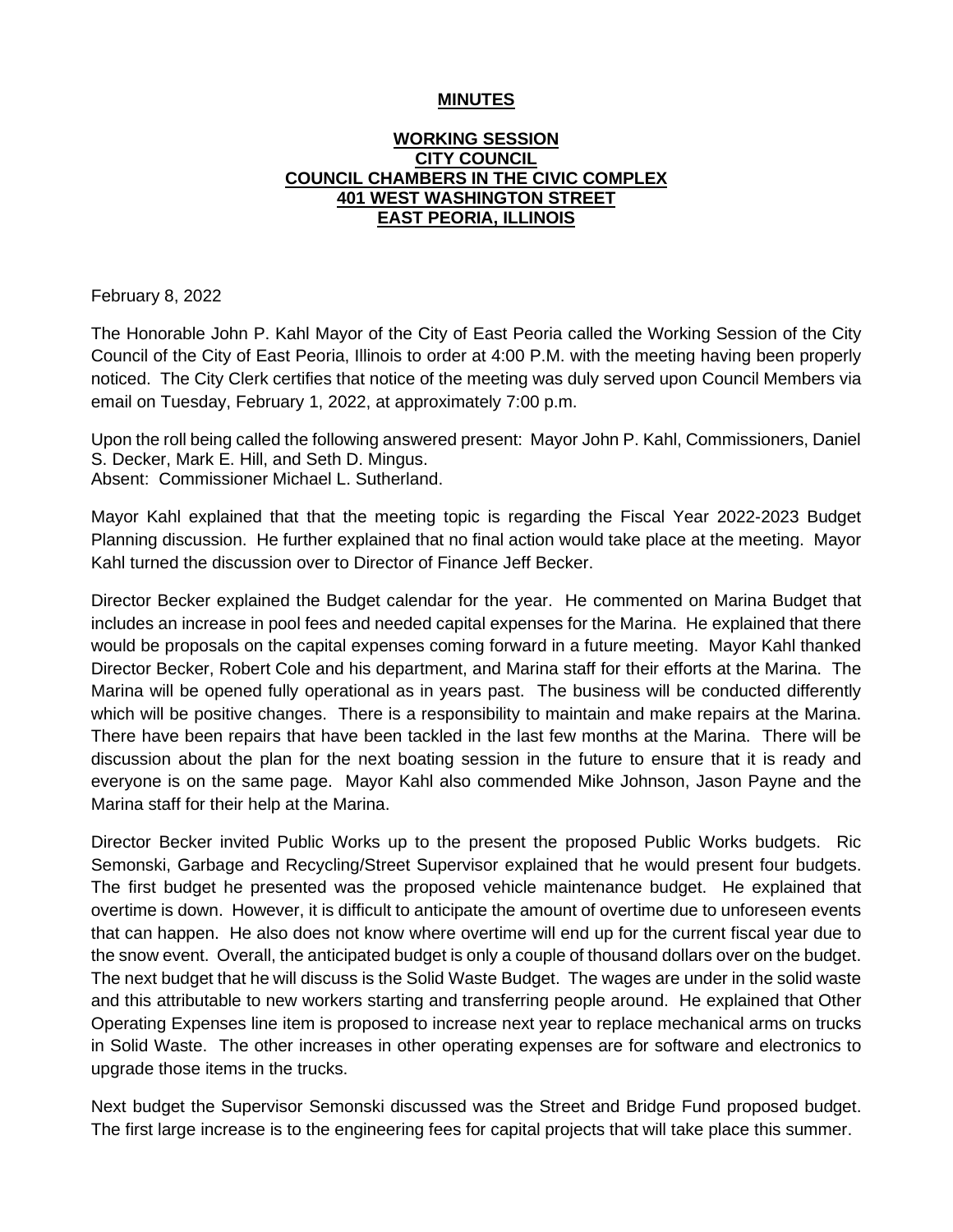The next proposed increase is for travel and training employees on the vactor equipment. Next, he discussed the motor fuel expenses the takes into account an increase for the cost of fuel. Operating expenses are proposed to increase for the purchase of a plow truck and street sweeper. The Street Paving and Resurfacing line item in proposed to increase for the Highview Road project for concrete construction repairs and engineering. The requested line item for streets is much more than the previous budget. Some of these items were deferred from previous years because they were not completed. The last budget Supervisor Semonski presented is Motor Fuel Tax ("MFT") budget. MFT is a monthly allotment received from the state. It is anticipated is used for street projects for next year. It estimated that street projects will be around \$2,000,000 including the Highview Road project. Supervisor Semonski discussed potential projects for the next year.

Commissioner Sutherland entered the meeting at 4:15 pm.

Water and Wastewater Superintendent, Cord Crisler, began discussion on the Water & Sewer fund proposed budget. There are proposed adjustments that relate to the maintenance repair bill on parking lot repairs for facilities. There is a proposal for meter inventory replenishment and repairs. There is planned utility main repairs for the next year. There is also an increase for proposed purchase of equipment and tools. There is also a proposal to purchase a replacement of dump truck for service line replacements. There are also EPA requirements that are coming down the pipeline that are anticipated to result in more costs. He explained that there are proposed request for budget items include wastewater treatment plant upgrade project, updated technology, and water main construction and costs of water main projects along Kerfoot. There are also proposed requests for upgrades on lift stations and sewer construction.

Doug McCarty, Tourism and Special Events Director, presented the EastSide Centre and Tourism budgets. He began with the presenting the proposed EastSide Centre budget. He explained that revenues are anticipated to be up a little due to concessions increases. Reimbursement is down a little due to the backhoe that was shared with East Peoria School District Number 86 and the Fon du Lac Park District being paid off. The EastSide Administrative proposed budget that includes costs on the building itself was presented. The grounds manager position is proposed to be back in the budget. There is a proposed decrease in the part-time employee pay and an increase in the fulltime pay to make certain positions fulltime. There are a lot of reductions in part time and increases in fulltime due to reorganizing positions. Director McCarty presented the proposed Fitness Center budget. Parttime wages are down in the proposed budget; otherwise, the Fitness Centre proposed budget remains flat. There is a big reduction due to the credit card charges going into the concessions budget. Projections for the current year fiscal year budget are off due to the seasonality of EastSide Centre. Director McCarty presented the Outside Operations proposed budget. There is a reduction in a part-time position that reduced the salaries and wages in that proposed budget. Additionally, the backhoe loan and interest go away as that loan is paid. Revenue is up a bit, and the expenses are somewhat flat.

Director McCarty presented the proposed Hotel/Motel budget. He explained that the estimated \$750,000 for hotel/motel tax is increase and is a more conservative estimate; however, the indications are that hotel/motel tax revenues may be more. The projections for Winter Wonderland are at \$275,000 and are estimated to stay the same as the current fiscal year. The Sponsorships for the Festival of Lights are up this year. Overall, there is anticipated to be an increase in hotel/motel revenues, changes to put fulltime in and reduce the part-time salaries, and hotel/motel proposed expenses are relatively flat. The capital expenditure numbers will be discussed at a future meeting. There is a proposed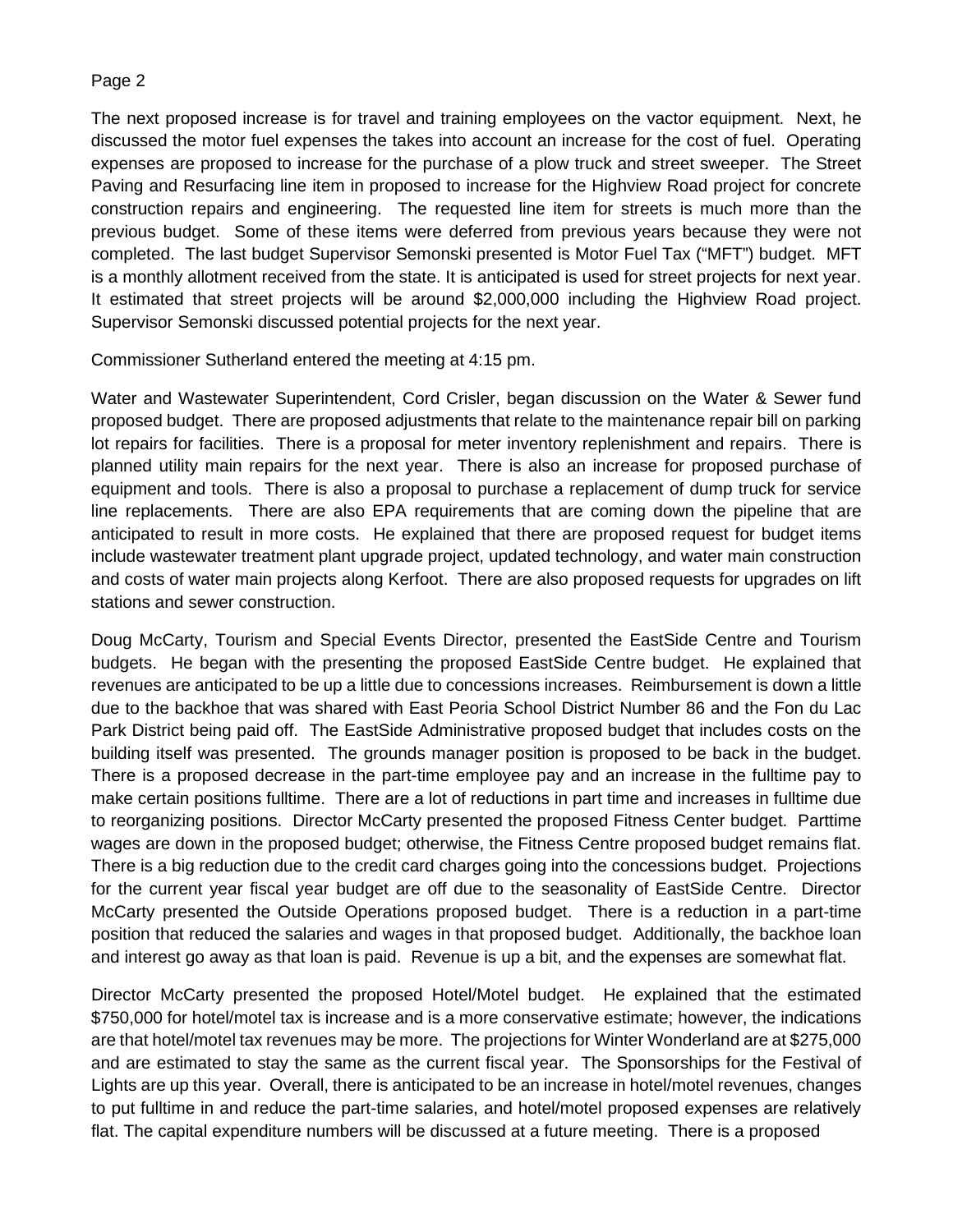Working Session next week for renovation plans for Eastside Centre. Director McCarty feels that there is a need to set aside funds to maintain park spaces and other items.

Deputy Fire Chief Bobby Zimmerman presented the Fire and ESDA budgets. He began with presented the proposed ESDA budget that remains flat with no changes. There is a siren to be replaced in the ESDA budget. DC Zimmerman presented the proposed Fire budget. Proposed Revenue changes is the largest that takes into account the GMT which is a federal program that has increased revenues. Under the program, if there is a difference in costs, then they supplement the offsets of the costs. The reimbursements go up and down a little based on the GMT funding. On expenses, the salaries is a 2% increase and an overall 1% increase. DC Zimmerman explained that by having younger employees the salary line item is less overall. The overtime line item is a trending number and is estimated. Everything else stayed the same. He explained that the Fire Department is seeking to send fire recruits to the Peoria Academy if it is available to save money overall. The other big increase is the IT portion for an intergovernmental agreement that will come to the revenue side to save around \$1,100 to \$1,300. The other increases are for updated equipment. There is a proposed increase motor fuel costs. For the current fiscal year, there is a \$45,000 decrease is based on a discrepancy on who was using the fuel pump that will be adjusted to increase the Police motor fuel based upon the discrepancy. Medical has increased. There will be a proposed purchase for a used ladder truck that will be discussed in the capital budget presentation at a future meeting. The final increase is in medical billing. If this line item goes up, it means that there is more revenue.

Police budget beginning on page 8. Deputy Chiefs of Police David Horn and Ryan Billingsley presented the proposed Police Budget. He discussed the expenses. The largest in salaries that is an increase for retiree payouts and estimated backpay for the contractual arbitration that is ongoing. The backpay was budgeted the last two years and it is the best estimate as the decision has not been completed. Grant overtime has increased due to money received from the State that is reimbursed from the Illinois Department of Transportation. There is also an increase in salaries due to restructuring administrative staff as Department is separating the administrative position with the records supervisor. There is also a proposed increase for overtime due to estimated expenses. Animal control costs will remain the same. The proposed Contractual Services budgeted line item is for TC3, policies, and pest control. Office supplies is proposed to increase by 6%. There is also an increase in MFT expenses. Operating equipment is proposed to increase for the outfitting of cars and the yearly taser fee. Proposed capital expenses with be discussed at a future budget planning meeting. K-9 expenses has increased is for veterinary care, drugs, and other expense for a K-9 for the Department. Director Becker explained that cannabis revenue tax is for training. These cannabis revenue tax training funds are limited in how they can be spent.

Planning and Community Development Director Ty Livingston presented the proposed Planning and Community Development budget. Director Livingston gave an overview of the Planning and Community Development department explained that the East Peoria Housing Authority has moved out and are no longer city employees. He explained that the proposed budget for consulting fees is for a project on Camp and Riverside Drive. Director Livingston indicated that next year aerial photography is like to be proposed to paid over fiscal years instead of in just one year. One proposed expenditure is for comprehensive planning for the City as an update has not happened for around 20 years. Newer comprehensive plans have pictures and plans for infrastructure within the plan. The comprehensive plan entails goals for the community and include strategies that are geared toward those specific goals for the community. He explained that there are grants out there for comprehensive plans and it is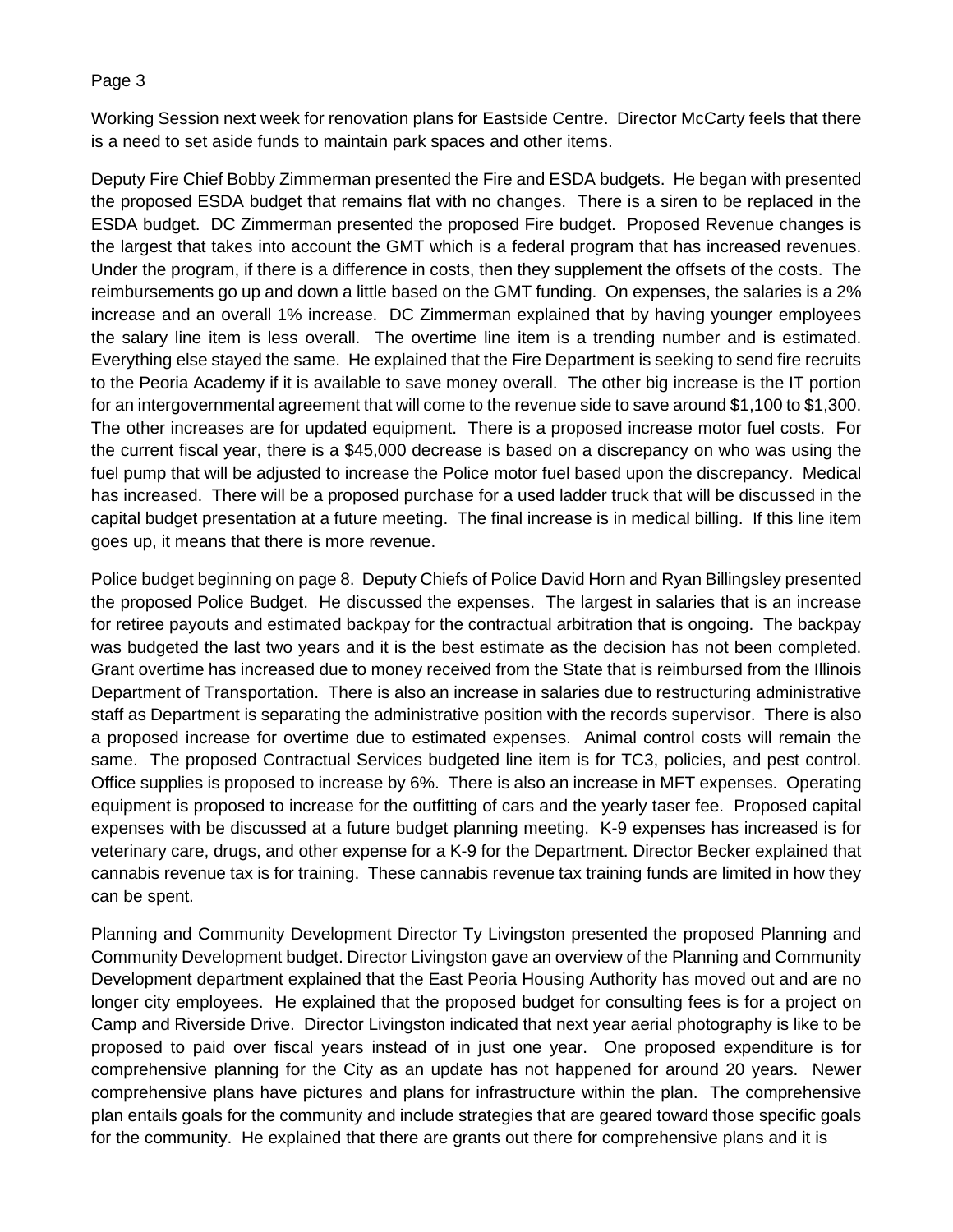estimated to budget around \$40,000 with the costs being able to be spread out over two years. Mayor Kahl expressed the importance of a comprehensive plan to a community. Transportation is a piece that can included and updated and the comprehensive plan is often used for future land use planning

Director of Buildings and Inspections Robert Cole presented the proposed Buildings, Inspection, and Maintenance budgets. He commented on revenues, including building permits. Part time wages is proposed to increase for a part-time seasonal person for maintaining parks for the City. The additional help can add more detail and help Director McCarty out with other areas in the city. Motor Fuel tax will is anticipated to offset mowing and is proposed to increase fuel costs.

Mayor Kahl commented on working pre-pandemic on including a two-man crew and coordinating efforts with IDOT. He explained that areas of responsibility need to be discussed and sorted out. Eastport Marina, Riverfront Park, Levee Park, and pedestrian spine are areas that are the City responsibility for maintenance. If the City going to implement it, we need to know who will be responsible for areas. There was a discussion about the potential need and whether one part-time position is enough.

Director Livingston commented on the Camp Street TIF and West Washington Street TIF. He explained that Flaherty and Collins is anticipated to closed on the property. There are also other expenses such specialty striping and other things that must be maintained at Bass Pro. Capital expenses will be discussed separately at a future budget planning meeting.

The City Clerk presented the proposed City Clerk budget for the upcoming fiscal year which is relatively flat.

Director Becker commented on the proposed City administration budget, Accounts and finance budget, and Fire and Police Commission budget. He explained that there is estimated to be a reduction in the group insurance due to better utilization rates. There is estimated to be a revenue sharing increase due to increase in sales tax received. There is an estimated reduction in state use tax and an estimated increase in sales tax due to changes in how online purchases are taxed.

Director Becker presented the information technology proposed budget. The budget includes repair parts and network equipment as switches have reached end of life. He explained that the Fire and Police Pension Fund budgets are anticipated to be decreased by 5% on the Fire Pension and 3% on Police Pension due to funding and the pension funds being healthier than at any time since he has been with the City. Director Becker commented on the proposed Bond Fund budget there is only one bond and the SSA payment that in there and as the SSA payments come in those balance each other. There is a reduction for street lighting due to more efficient street lighting upgrades completed in the City. He discussed the proposed social security, workers compensation, and unemployment insurance.

He commented on the Marina Debt service which the bonds are paid off. Money is transferred to the Riverboat gaming and twenty percent is dispersed to other taxing bodies. He commented ont eh proposed camp Street TIF that includes engineering fees for intersection by the Office Max. West Washington Street has engineering for a street project with a West Camp Street project.

Director Becker commented on the rebound for Riverboat Gaming shown as an increase that was more than anticipated. He also explained that the Early Retirement Incentive will now be paid in full.

Mayor Kahl thanked everyone and explained that the next meeting is scheduled for revenues and capital expenses discussion for another budget planning working session.